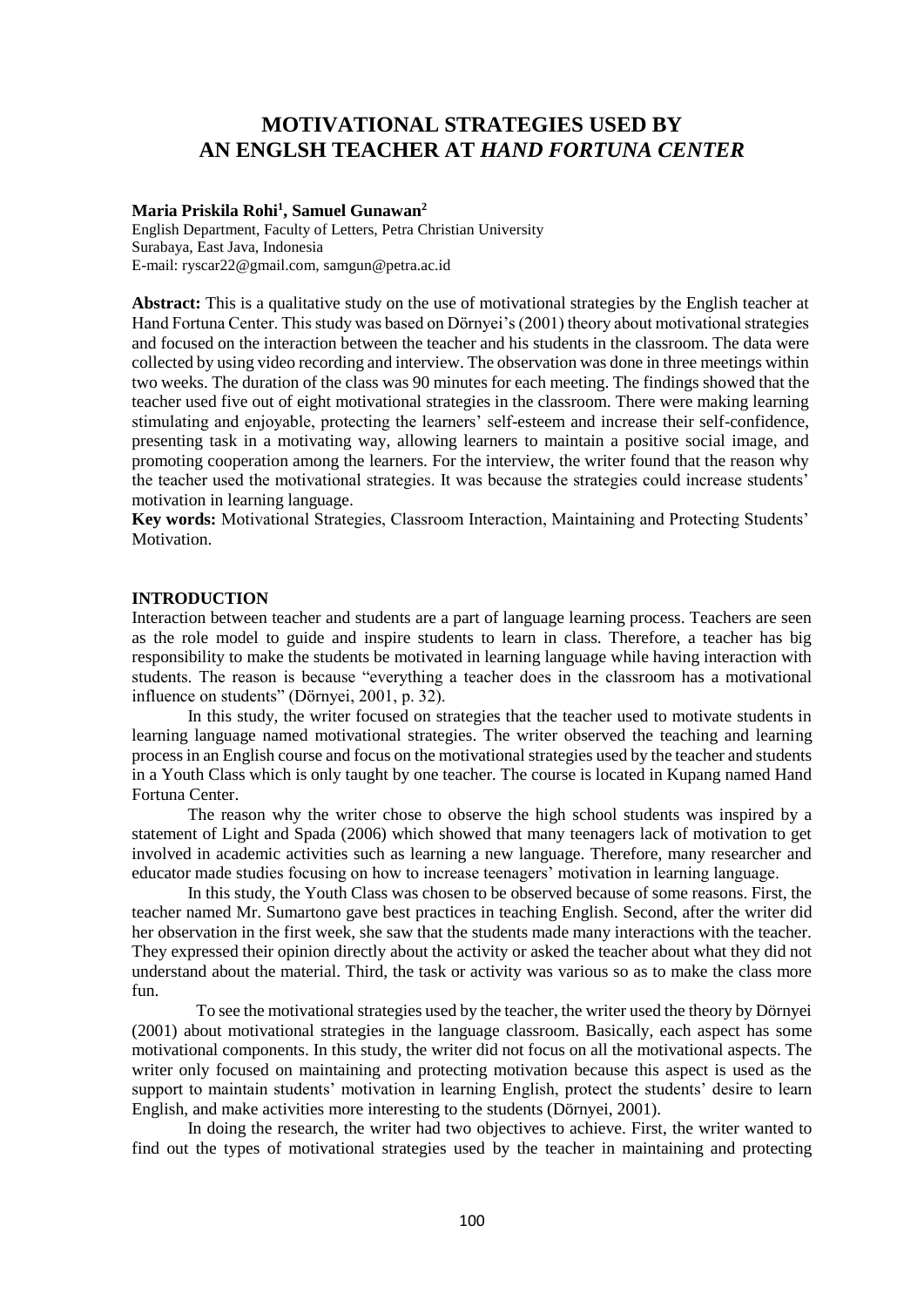students' motivation in the Youth Class of *Hand Fortuna Center*. Second, the writer wanted to know about the reasons on the choice of strategy being used in the classroom.

The writer observed the class and recorded the class meeting. The process of collecting the data was done for two weeks in September 2016. The data of this research was collected by using video recorder during 90 minutes in each meeting. The writer collected the data in three times of meeting. The writer also conducted an interview with the teacher to get additional information of motivational strategies used by the teacher. Since this study was only restricted to three class meetings with duration of 90 minutes, therefore, the whole appearance of motivational strategies tend to be minimal.

Hopefully, this study provides insightful knowledge to teachers with regards to motivate students. Besides, the finding and discussion could help the teachers how to maintain and protect students' interest in learning English. Also, teachers may be able to reflect their teaching of using motivational strategies in the classroom. Therefore, teachers can increase their understanding about the appropriate strategies in motivation their students to learn and love English.

## **METHODS**

The sources of this study were all interactions between the teacher and the students taking place in the classroom during the lesson and the interview which was conducted with the teacher. The data was collected by using video recorder. For the interview, the writer recorded direct responses from the teacher by using audio recorder. The questions of the interview were semistructured from theory by Dörnyei (2001). The writer did the interview in English with the teacher. The subject of the writer's observation was the English teacher in an English course. The duration of each of the two meetings was 90 minutes within the same week. The class consisted of one male and eight female students.

The writer used video recording to record the interactions between teacher and students during 90 minutes teaching and learning process in each meeting. The class was recorded three times on September 20th, 22th, and 27th, 2016. The writer did three interviews after the teacher finished his teaching activities in the classroom.

After the writer finished the recording, she started to transcribe the data of the first, second, and third meetings. Each utterance and/or action was given a code number. The coding was as follows: for example 1.2, 2.1, 3.3, etc. This means that the first digit refers to the class meeting, whereas the second digit refers to the order of the appearance of the data in the class meeting. These transcripts were found in the appendices 1, 2, and 3.

In analyzing the data, the writer did several steps. First, the writer summarized the theory to help her in analyzing the data to determine the characteristics of motivational strategies. Second, after making the characteristics of the theory, the writer looked at all utterances and actions one by one in the transcript and the writer used the characteristics of the theory as her guideline. When motivational strategies were found, the writer gave a bold in the transcript. Third, after making the data in the transcript with the bold and coding number, the writer put all the utterances and actions one by one in the table analysis. The writer also used notes from her opinion about the analysis. The analysis was made in description form. After that, the writer explained one by one of the teacher's utterances and actions to answer her research questions.

| rable 5.2 rable of Analysis |                          |                         |                           |              |
|-----------------------------|--------------------------|-------------------------|---------------------------|--------------|
| Name of course:             |                          |                         | Name of teacher:          |              |
| Class time:                 |                          |                         | Total number of students: |              |
| Class length:               |                          |                         |                           |              |
| Code                        | Teacher's utterances and | Characteristics of      | Types of                  | <b>Notes</b> |
| Number                      | actions                  | motivational strategies | motivational              |              |
|                             |                          |                         | strategies                |              |
|                             |                          |                         |                           |              |
|                             |                          |                         |                           |              |
|                             |                          |                         |                           |              |
|                             |                          |                         |                           |              |
|                             |                          |                         |                           |              |

Table 3.2 Table of Analysis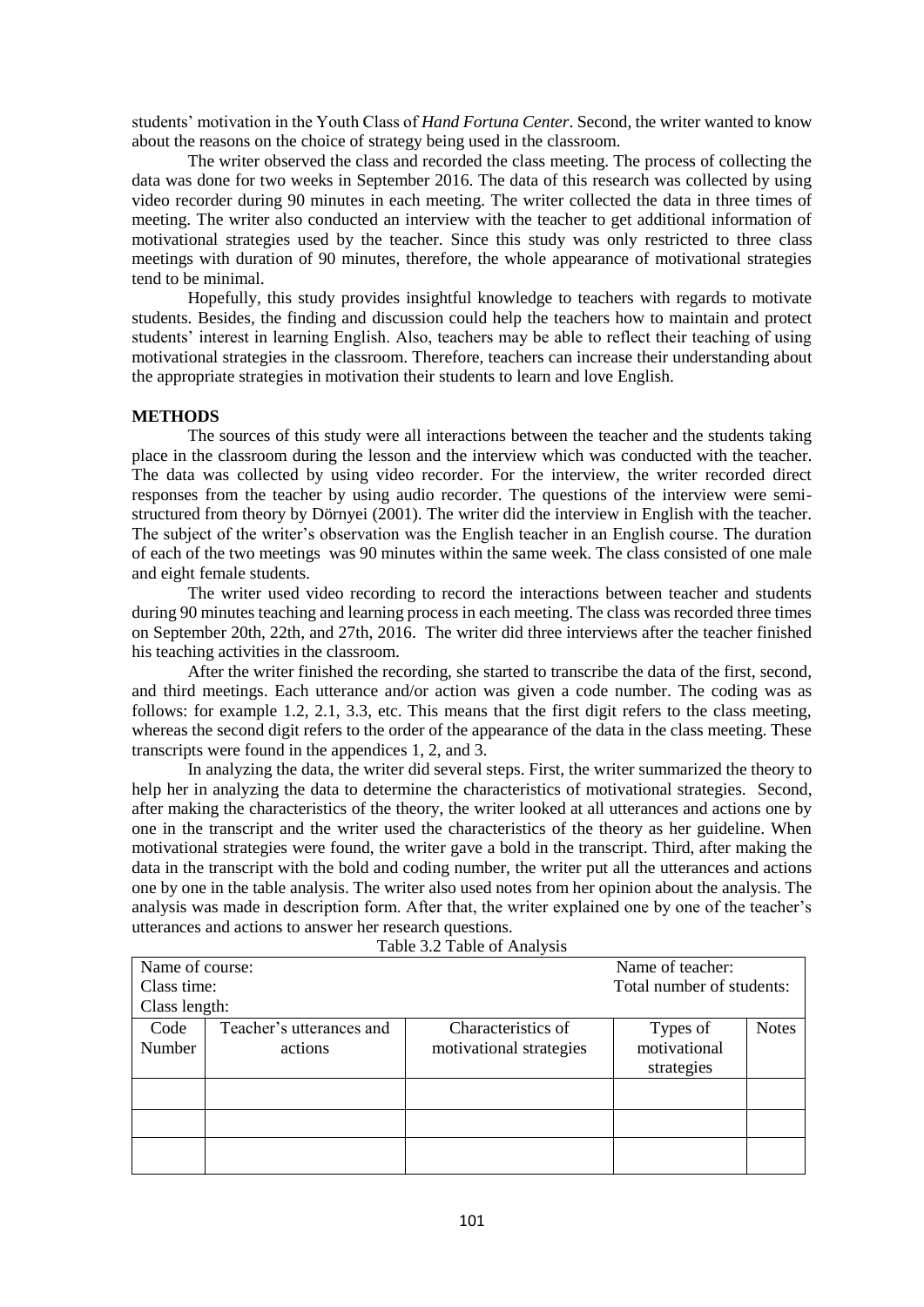After the writer analyzed the motivational strategies used in the classroom, the writer put the specific data from the interview into the second table 3.3 to help the writer answer the research questions. The questions of the interview were divided on the basis of the eight motivational strategies related in maintaining and protecting students' motivation which have sub-strategies.

# **ANALYSIS AND FINDINGS**

There are eight motivational strategies in maintaining and protecting students' motivation. There were three motivational strategies that were not used by the teacher in the classroom. They were setting specific learner goals, creating learner autonomy, and promoting self-motivating learner strategies.

The reason why the strategy in setting specific learner goals did not appear because the teacher did not use goal-setting method in class like giving short-term goals to do as homework. The teacher did not use contracting methods with students like making an agreement together about the specific rules. The other strategy, creating learner autonomy did not appear because the teacher held the main role in organizing the learning process. The last strategy which the teacher did not use was promoting self-motivating learner strategies. The reason was during the three meetings, the teacher did not talk about the importance of self-motivation in class. Therefore, these three strategies did not appear during the three meetings in the classroom observation.

There were five strategies applied by the teacher in the teaching and learning processes. Based on the order of frequency of occurrences the type from the teaching observed were presented as follows:

**Making Learning Stimulating and Enjoyable:** To make the learning process more stimulating and enjoyable, motivational strategies were needed.

#### - **Breaking the monotony of learning**

In the middle of the second meeting, Mr. Sumartono showed a video. Then, he explained the content of the video to the students. In this example, the teacher prepared a video to support his teaching. After he explained about many things about Africa, he showed the real life in Africa based on the video. He paused one by one of the video and told the students about what happened in Africa. He also gave a comparison by giving example about the real life in Indonesia. This made the students understand more about the topic that they discussed in class besides the teacher's explanation. It showed that the teacher was successful to make the class more relax and enjoyable.

In the beginning of the class in the first and the second meeting, Mr. Sumartono asked the students to do something before they started the learning process. Before he started the teaching and learning process, Mr. Sumartono asked the students to greet each other in classroom. This made the class more convenient to start with a warmer action which can stimulate the students' desire in learning the language.

In the third meeting, the teacher asked students to play a game. It was a game for the students to deliver a short speech in two minutes based on the question from the teacher. He gave a game based on the topic that they would discuss in class. He asked the students one by one to deliver a short speech. Then, students stood in front of the class and the teacher gave a question which he had already prepared for the students about the topic. This showed that the teacher gave motivation to his students through the game, so students felt relaxed in doing the activities in the classroom.

In the second meeting, the teacher played two music videos after he gave the activity. He asked students to sing the song together. After the class finished, the teacher prepared a laptop and LCD to play two music videos which were the topic they had discussed in class. When the teacher asked the student to sing together, the writer saw that the students felt surprised. This showed that motivation could come from how the teacher made something to make sure the students feel relaxed and happy while learning process took place.

#### - **Making the tasks more interesting**

In the third meeting, Mr. Sumartono gave a challenging task for students to do in the classroom. He asked students to search problems which happened in NTT based on the topic in class. He asked the students to do the activity individually not in group. When the students did the activity,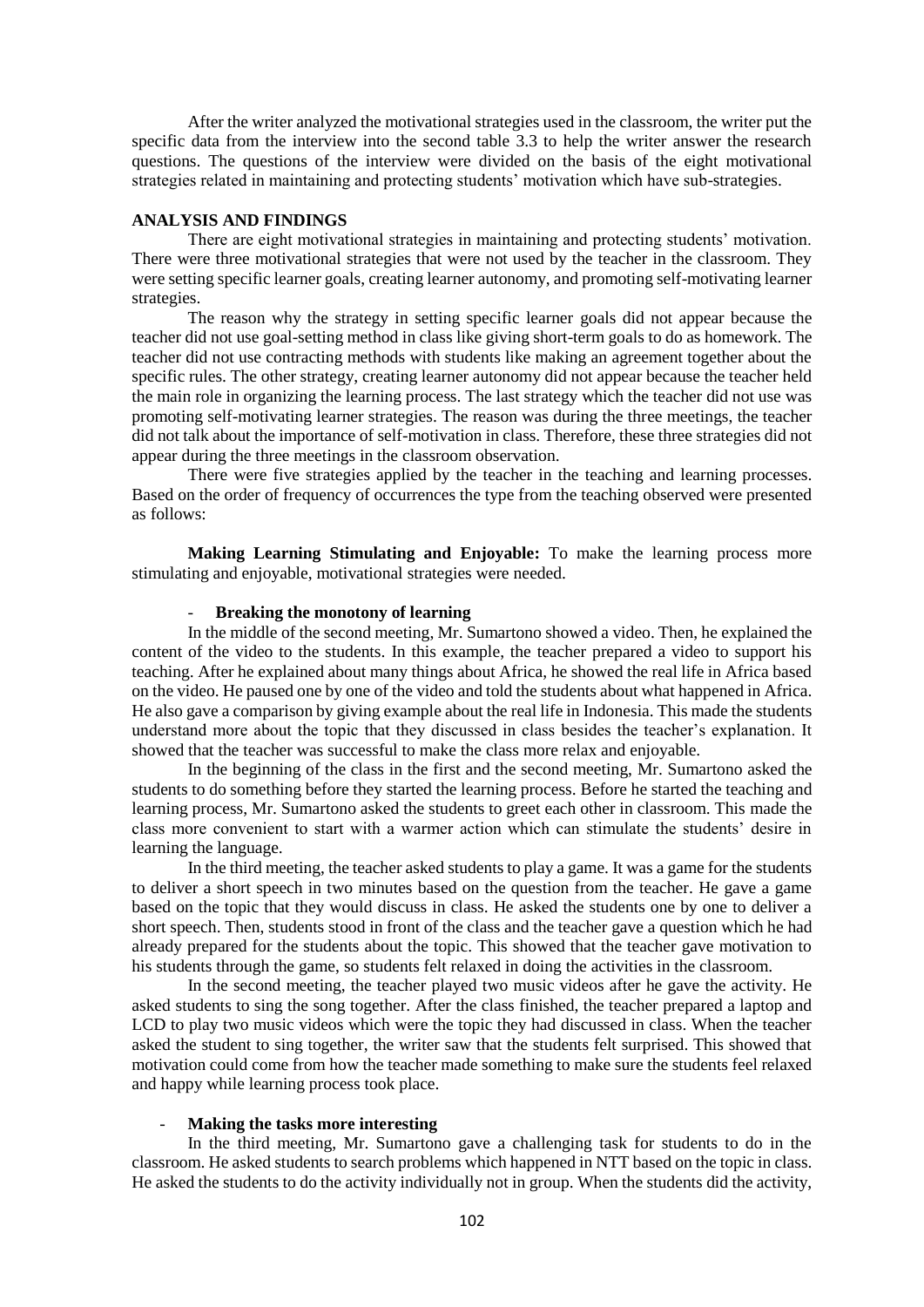they used their gadget to search information in internet about the problems in NTT (Nusa Tenggara Timur). Therefore, they felt more convenient to do the activity.

In the first meeting, the teacher gave an interesting topic to discuss in class. The content of the tasks attracted the students' desire to do it. In the second meeting, Mr. Sumartono talked a special topic to discuss in class. The teacher gave a topic which is new and totally unexpected for students. The content of the topic helped to eliminate boredom in class. By doing that, the teacher was successful to make the students enjoy in the learning process and increase students' knowledge about something new in their life.

# - **Increasing students involvement**

In the first meeting, Mr. Sumartono made an activity for students to do in a group. Besides that, in the third meeting, the teacher gave an activity for students to do individually. After the teacher explained about what students should make to do the activity, he divided students in a group. They should discuss the problems in a group. This was illustrated as the class discussion which made students to be interesting. The criteria of the example showed that the teacher selected a task which requires mental involvement from each student. They made a discussion with their friends in group and shared their opinion one by one. Therefore, all students are able to understand what they should do in group. Besides that, the teacher also asked students to do the activity individually. When they finished the activity, each student came in front of the class and presented their result very well.

In the third meeting, Mr. Sumartono created a specific role for each student in doing the activity.The example above showed that the teacher prepared an activity to give chance for every student to be active in class. He asked students to pretend as a regent from NTT. The writer could see during her observation that the teacher asked each student to choose their regency, they answered it very excited. In that situation, each student looked active to do the activity.

**Protecting the Learners' Self-Esteem and Increasing Their Self-Confidence:** Dörnyei (2001) proposes that there are four strategies for protecting the learners' self-esteem and increasing their self-confidence: provide experiences of success, encourage them, reduce language anxiety, and teach learner strategies.

#### - **Providing experiences of success**

In the three meetings, Mr. Sumartono gave a new topic and tasks that made students excited to do the tasks. The non-verbal actions was done by the teacher to prepare a new topic and tasks for students, then it increased their motivation to learn and solve something new in the learning process. Students also got some new experiences in their learning process because they knew how to solve problems in carrying out the activities.

#### - **Encouraging the learner**

In the first meeting, Mr. Sumartono gave words of praise to students after they presented their answer. He also asked other students to repeat the words in unison by also mentioning the names of the students who presented in front of the class. From the example above, it showed that the teacher believed in students' effort to complete the activity. Through his word, other students would feel motivated to present well their answer.

In the second meeting, Mr. Sumartono showed his attention to a student who did something wrong in grammar. The student who presented the answer was a child with special needs. Although he acted like that, he had a good confident to speak English in front of the class. When he finished his presentation, the teacher tried to give motivation through his word. He did it because he trusted the student ability in learning. On the other side, students also feel more confident if someone believes in their abilities than they feel alone in the learning process.

## - **Reducing language anxiety**

In the first and the second meeting, Mr. Sumartono made an activity which involved students to discuss in group. The example showed that the teacher promote cooperation among students by doing the activity as group. He divided the group in three and asked them to discuss together. When they finished the discussion, he asked each group to come in front of the class and asked them to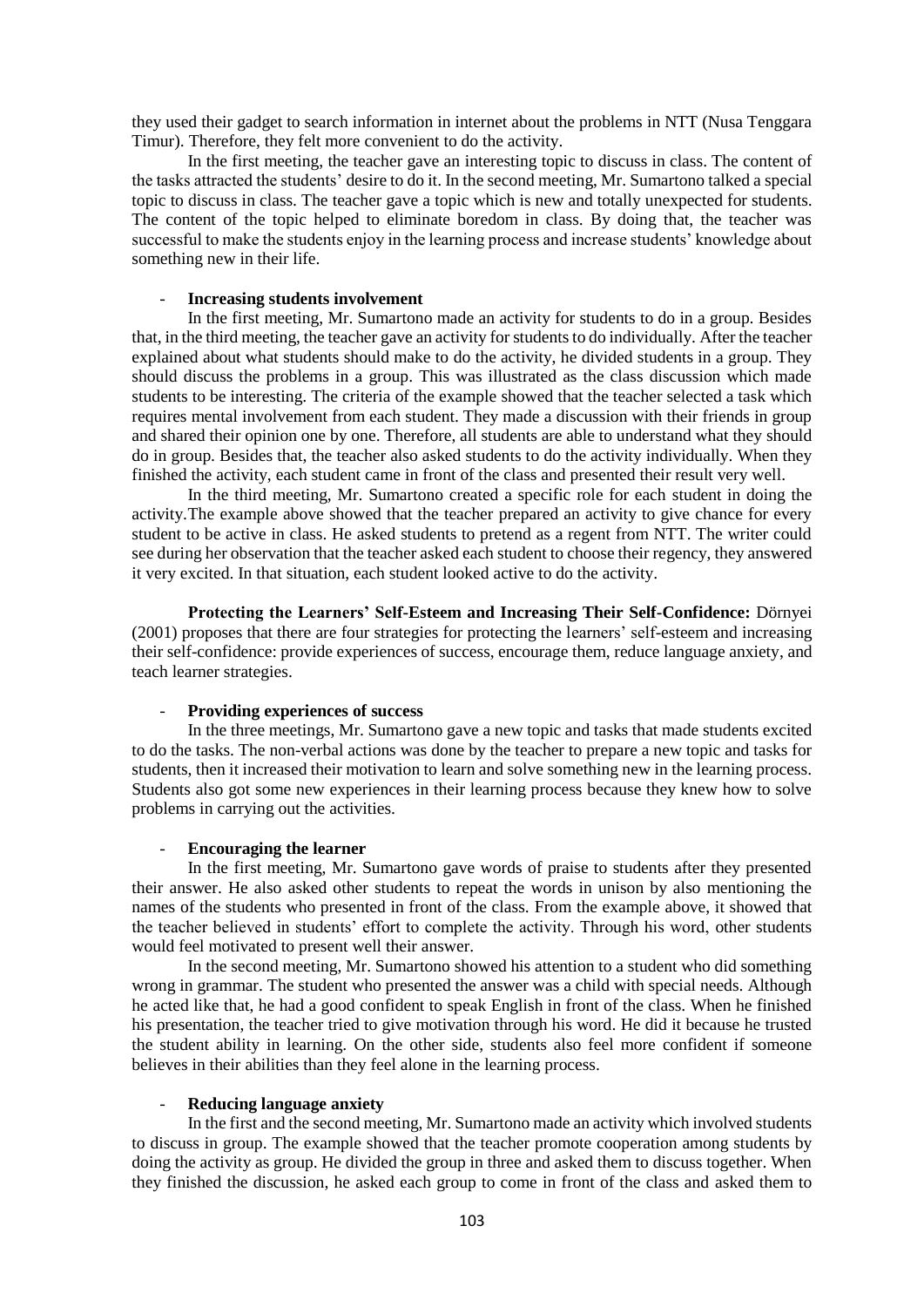speak their answer one by one. He did it because he wanted every student could speak up and delivered their own opinion well.

In the second meeting, there was a student who said inappropriate word to say when she gave her answer about Africa. Then, Mr. Sumartono made correction of the student's utterance about the word. When the student made a mistake, the teacher gave a correction directly. He noticed that the students should not use the word to describe someone. Then, he told to other students how to use good word when describe someone.

# - **Teaching learner strategies**

In the first meeting, Mr. Sumartono gave an example for students how to do presentation in front of the class. In the example, it could be seen that the teacher gave a good example to students how they should present their presentation in front of the class. When students did the presentation, they followed what the teacher said and did well. It was motivated and increased their confident to participate in L2 task.

**Presenting Task in a Motivating Way:** To present the task properly, Dörnyei (2001) recommended that teachers should explain the purpose and utility of a task, whet the students' appetite about the content of the task, and provide appropriate strategies to do the task.

#### - **Explaining the purpose and the utility of a task**

In the second meeting, Mr. Sumartono explained the task to students about what they should do. Before the teacher asked students to do the activity, he explained every part in detail. It made students more understand and know what they should do.

## - *Whetting the students' appetite*

To the writer's observation, Mr. Sumartono always show his enthusiasm when he introduced the class activities. The teacher showed his enthusiasm to students that the activity would be fun to do in class. From the three examples, the teacher made an interesting way before he talked about the activity. During the writer's observation, she saw that the teacher's expression when introduced the activity was happy and excited. He showed his smile and his voice which showed that he enthusiastically to introduce the activity.

## - **Providing appropriate strategies to do the task**

In the first meeting, Mr. Sumartono gave an example before he asked students to do the task. In the third meeting, he did the same thing. He gave an example then he asked students to do the activity.

The two examples showed that Mr. Sumartono introduced the activity by preparing it very well. Before he asked students to do the activity, he gave example from him to make students understand. It could be seen when the teacher gave example, students knew how to do and answer it.

**Allowing Learners to Maintain a Positive Social Image:** This component is used to protect students' motivation in learning language.

In the third meeting, Mr. Sumartono made a role for students to do the activity. The example showed that the teacher create a good roles for students to participate in the activity.

**Promoting Cooperation among the Learners:** This strategy is used to increase students' cooperation in the learning process. Students can learn together through peers or team work.

In the first meeting and the second meeting, Mr. Sumartono divided students in a group to discuss a topic. The examples above showed that the teacher selected an activity in which students are asked to work together towards the same goal. When students are asked to do the activity, they have same goal to achieve in find out the answer and delivered their opinion in group.

Now, this is the explanation about the reasons for the choice and application particular motivational strategies in the classroom. The writer only gives brief explanation of each strategy that used in the classroom.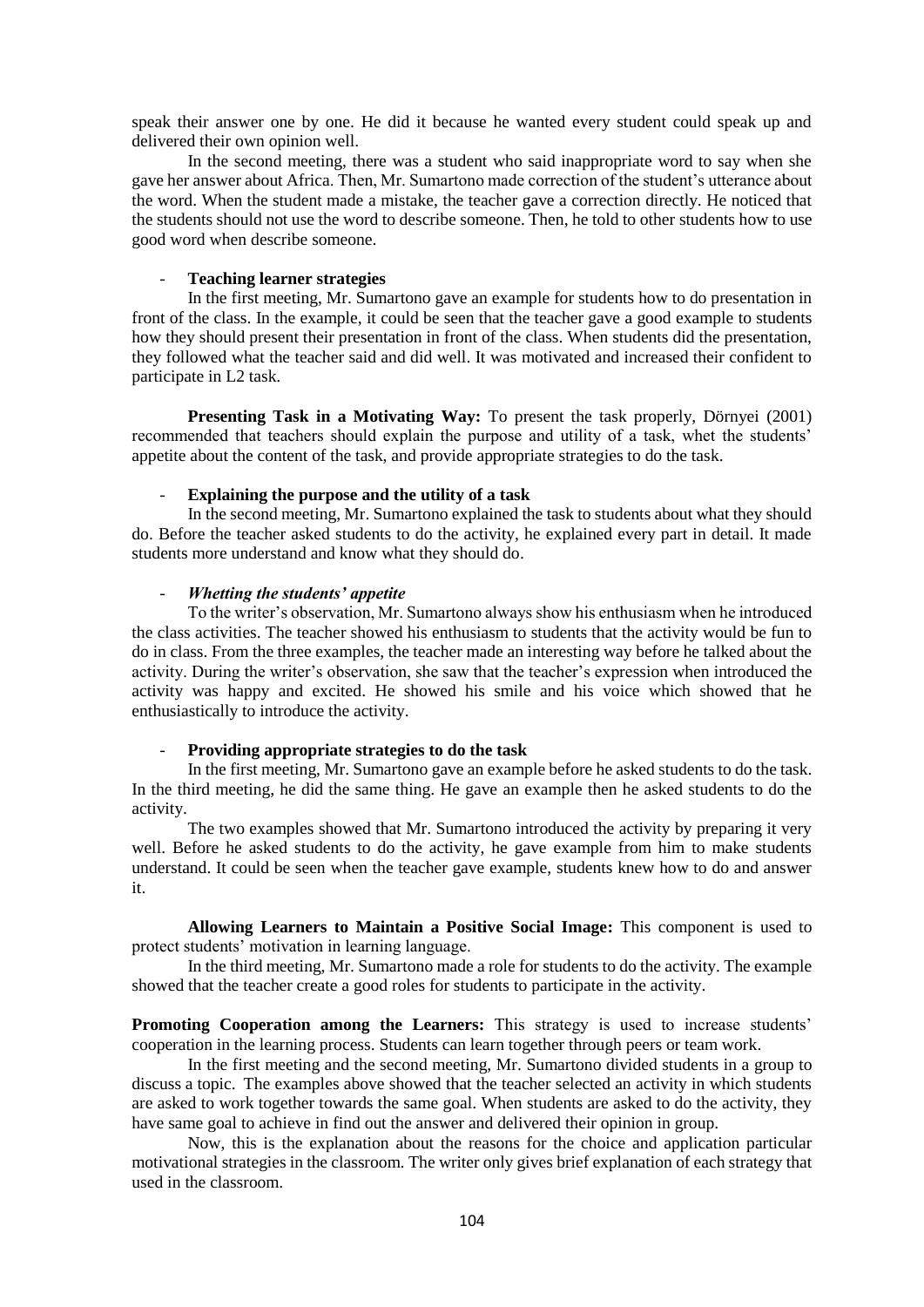First, in the making the learning stimulating and enjoyable, the teacher said that he always give a sense of teaching, sense of love, and sense of humor for students. In this part, the teacher made some activities or tasks to make students feel relax, make the atmosphere more fun in the class, and increase students' desire in the learning language.

The second strategy is protecting the learners' self-esteem and increases their selfconfidence. In this part, the teacher gave some activities to maintain students' confidence in the classroom. For example, he asked students to demonstrate the task; the teacher tried to provide experience of success. It could improve students' confidence in speaking. He also encourages the learner by giving his praise for students through his words. Then, he made some cooperation tasks among students to make students can work in team. Finally, he prepared and taught strategies to make students more confident in front of the class.

The third strategy is presenting tasks in a motivating way. This strategy is used to make students feel motivate to do the tasks in class. In this part, the teacher increase students' desire in doing the tasks by giving some explanation the purpose of the task to students and demonstrate the tasks for the students to make them understand about what they should do.

The fourth strategy is allowing learners to maintain a positive social image. This is the reason why the teacher made activities that required the students to play 'good' roles. The teacher gave several tasks or activities to do in the class by asking them to pretend as someone who has a good role to make it more fun for students.

The last strategy is promoting cooperation among learners. This reason is used to make a task which can be worked in a team. In this part, the teacher asked students to do the tasks or activities in a group. In the group, every student would make discussion and deliver their own opinion and they will achieve the same goal in discussing the topic.

Overall, the writer has concluded that there is indeed a several reason why the teacher used those five strategies in the classroom. First, the teacher wants to make his students feel fun and relax in doing the tasks or activities. Second, the teacher wants to improve students' confidence when they did presentation or come in front of the class. Third, the teacher wants to make understand about what they should do in doing the tasks or activities. Fourth, the teacher prepares 'good' roles to pretend as someone in doing the activity. Last, the teacher makes students can work in a team to achieve the same goals.

## **CONCLUSION**

The findings showed that five out of eight motivational strategies occurred in three observed class meeting. The frequency of the occurrences of the types from teaching observed showed that making learning stimulating and enjoyable placed on the high stage. It was because the teacher used this strategy in the whole meetings. The second was protecting the learners' self-esteem and increase their self-confidence. This strategy was used to provide experience of success, encourage learn, reduce their language anxiety, and teach learner strategies. The third strategy was presenting tasks in a motivating way. In this strategy, the teacher gave motivation to students through some tasks in classroom. The fourth strategy was allowing learners to maintain a positive social image. The teacher used this strategy by doing a good role for the students in the classroom. The last strategy was promoting cooperation among the learners. This strategy was used to make students work in a group. Through all those motivational strategies used by the teacher, the students got motivated in learning English in the classroom. For the interview showed the teacher's reasons in using the motivational strategies were to make the class more fun, make students active and participate in every activity, and gives students chance to express their idea or opinion.

#### **REFERENCES**

Brophy, J. (2004). *Motivating Students to Learn* (2<sup>nd</sup> ed.). London: Lawrence Erlbaum Associates. Cheng, H. and Dörnyei, Z. (2007). *The Use of Motivational Strategies in Language Instruction:* 

*The Case of EFL Teaching in Taiwan*. Retrieved April 27<sup>th</sup>, 2016 from

<http://www.zoltandornyei.co.uk/uploads/2007-cheng-dornyei-illt.pdf>

Dörnyei, Z. (2001). *Motivational Strategies in the Language Classroom*. New York: Cambridge University Press.